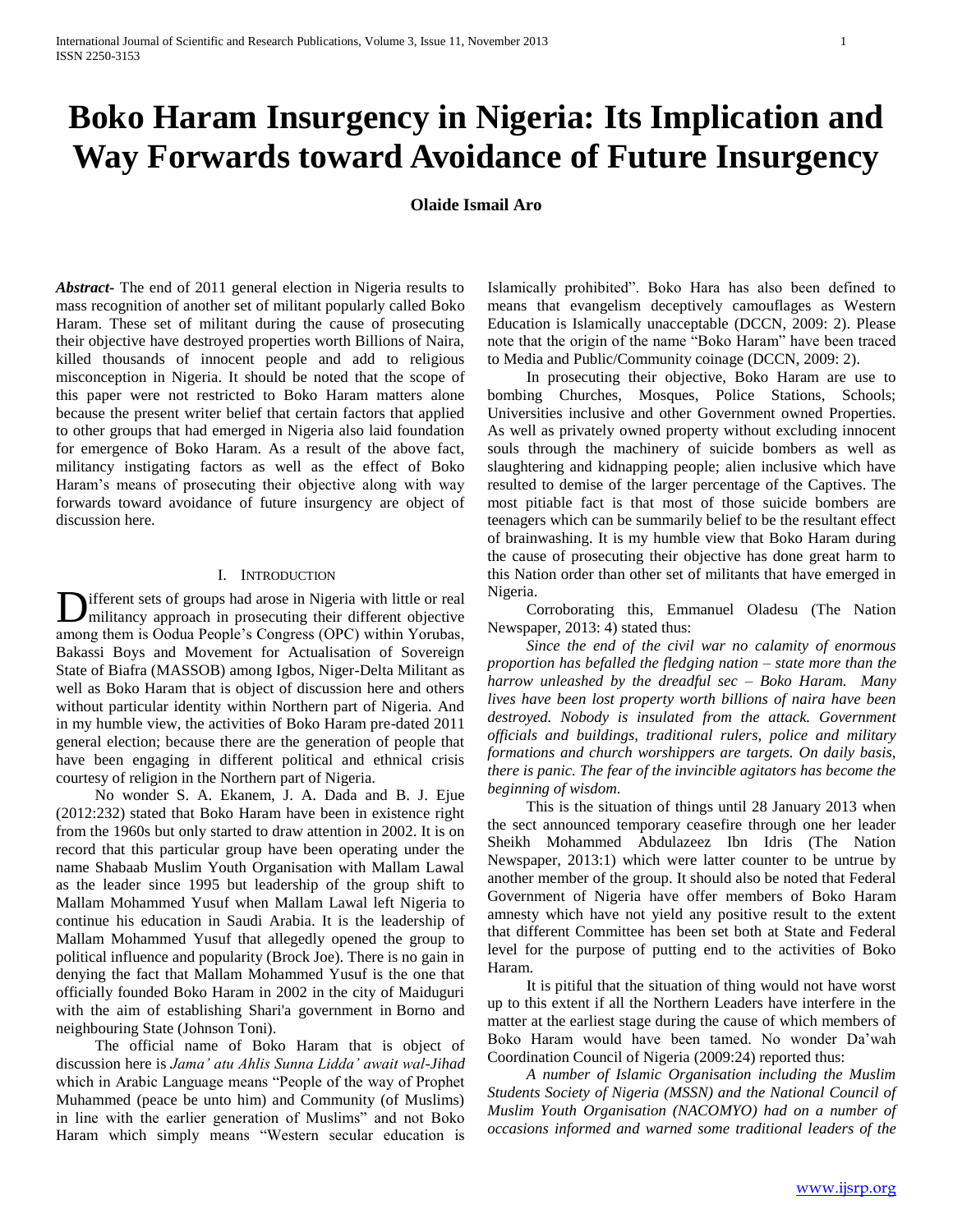*impending problems they expect from the BH group. Unfortunately, they were not taken seriously. A few of the traditional leaders however did have dialogue with some of the BH members. These unfortunately did not result in much.* 

 It should be noted that not all the stakeholder stands mute in respect of Boko Haram as a result of which dialogues and debates was introduced to wage into the matter.

 Corroborating this Da'wah Coordination Council of Nigeria stated that a number of prominent Muslim Scholars<sup>1</sup>, activists and Da'wah workers from various Organisations had been involved in dialogue and debates with the leadership and followers of Boko Haram group in order to either convince them of their wrong position or to dissuade others from joining them (DCCN, 2009:24). Although the dialogues and debates with members of Boko Haram convince some people within its domain to reject their ideology but disappointedly in some of the debates, some Scholars focused their attacked on the personality of Late Muhammad Yusuf instead of his ideology which is reported by Da'wah Coordination Council of Nigeria (DCCN, 2009:25) to won more sympathy for the group within its domain.

### II. EFFECTS OF BOKO HARAM INSURGENCY IN NIGERIA

 The insurgence of Boko Haram; particularly, the adopted mode of prosecuting their objective have posed serious danger to our Nation called Nigeria and its citizen without excluding foreigners which will be briefly discussed here.

#### **Security Challenges:**

 $\overline{a}$ 

 By security challenges, it means the effect of Boko Haram insurgency in Nigeria on security of life and property as well as other consequential effect. The insurgency of Boko Haram in Nigeria have posed serious security challenges to Nigeria in the sense that people were been denied the choice of exercising their natural freedom of movement due to fear of attack from members of Boko Haram. Particularly in some parts of Northern Nigeria where Boko Haram have taken over through planting of bombs as well as brutalized attack on innocent souls which history have shown that the attack is not from Boko Haram alone but some group have been using the privilege of existence of Boko Haram to nurse their personal and ethnical agenda through brutalising of people.

 Corroborating this, one of Boko Haram Leader; Sheikh Abu Mohammed Abdulazeez Ibn Idris stated that the group is aware of the fact that some criminals have infiltrated their movement and continued to attack and kill people using their names (The Nation Newspaper, 2013: 3). It could also be recalled that kidnaping have also been used by some group of people hiding under Boko Haram crisis during the cause of which innocent souls were been kidnapped with demands for ransom with fruitless effort in rescuing some of the captive which have even led to the death of numbers of the captive. Also, the insurgencies of Boko Haram in Nigeria have exposed the security lapses in Nigeria because of attacks that has been done on some unexpected places like Police Headquarter in Abuja, Abuja United Nation Office among others.

 Also confrontations that have occur between Boko Haram and security forces during the cause of which serious casualty were recorded even among the security agencies and have also exposed Nigeria security lapses to the extent of exposing that Nigeria Police are only professionals in using forces to quench peaceful protest but cannot quench deadly once like Boko Haram insurgency. Boko Haram tragedy have also exposed further some of the fatal inefficiencies in the system by which Nigerian leadership has often sought to arrest or even prevent such recurrent civil crises(DCCN, 2009:24). The situation of things among others have led President Goodluck Jonathan to replace service chiefs in his administration; National Security Adviser<sup>2</sup> inclusive.

### **Economic Effect:**

 $\overline{a}$ 

 The economic effects of militancy insurgency in Nigeria simply connote consequential effect on people and government's life which can be viewed from 2 different perspectives. They are the effect on the State that is, Nigeria and individual member of the State that is, Nigerian; particularly residents of Bauchi, Borno, Yobe and neighboring State. The militants; not limited to Boko Haram alone by their nature are used to crippling the economic activities of any place they spread their tentacles as well as led to migration of people from the affected place due to restiveness. No wonder the Nation Newspaper (2013:3) reported about the activities of Boko Haram thus:

 *Borno and neighbouring Yobe State – the epicenter of the activities of the sect – have been crippled economically. Thousands of people have died in the sect's bloody campaign.*

 It must be noted that Boko Haram have not only led to closure and or abandonment of people's business activities within affected region but also led to migration of people from the affected Region as well as once led to reduction of people's patronage of product from Northern Region because of rumour that member of Boko Haram are planning to send poisonous product from their region to other parts of Nigeria. No wonder Mr Umar Ibrahim Yakubu (Leadership Newspaper: 2012) opined thus in respect of Boko Haram:

 *we discovered that 97 per cent of businesses were negatively affected by the security problem. Some of them had to close down, some of them had to retrench their workers, and others had to cut down in the number of hours of operation.* 

<sup>1</sup> Few of them are Sheikh Abdul-Wahab (from Kano), Muhammad Awwal Adam "Albani" (Zaria), Mallam Isa Ali Fantami (Bauchi), Ibn Uthman (Kano), Imam Gabchia (Borno) and Late Sheikh Ja'far (Kano) e.t.c

<sup>2</sup> President Goodluck Jonathan sacked General Andrew Owoeye Azazi as National Security Adviser and replace him with Colonel Sambo Dasuki. The President also sacked O. O Petirin as Chief of Defence Staff and elevates Rear Admiral Ola Sa'ad Ibrahim to his position. Rear Admiral Ola Sa'ad Ibrahim before his elevation is Naval Staff who was replaced with Rear Admiral D. J Ezeoba. M. D Umar was also sacked and replaced with A. S Dadem as Chief of Air Staff. The President also sacked Ogbonna Onovo as Inspector General of Police and replaced him with Hafiz Ringim who was subsequently sacked and replaced with Mohammed Dahiru Abubakar. Mr. Afakriya Gadzama was also sacked and replaced with Mr. Ita Ekpeyong as Director-General of State Security Service.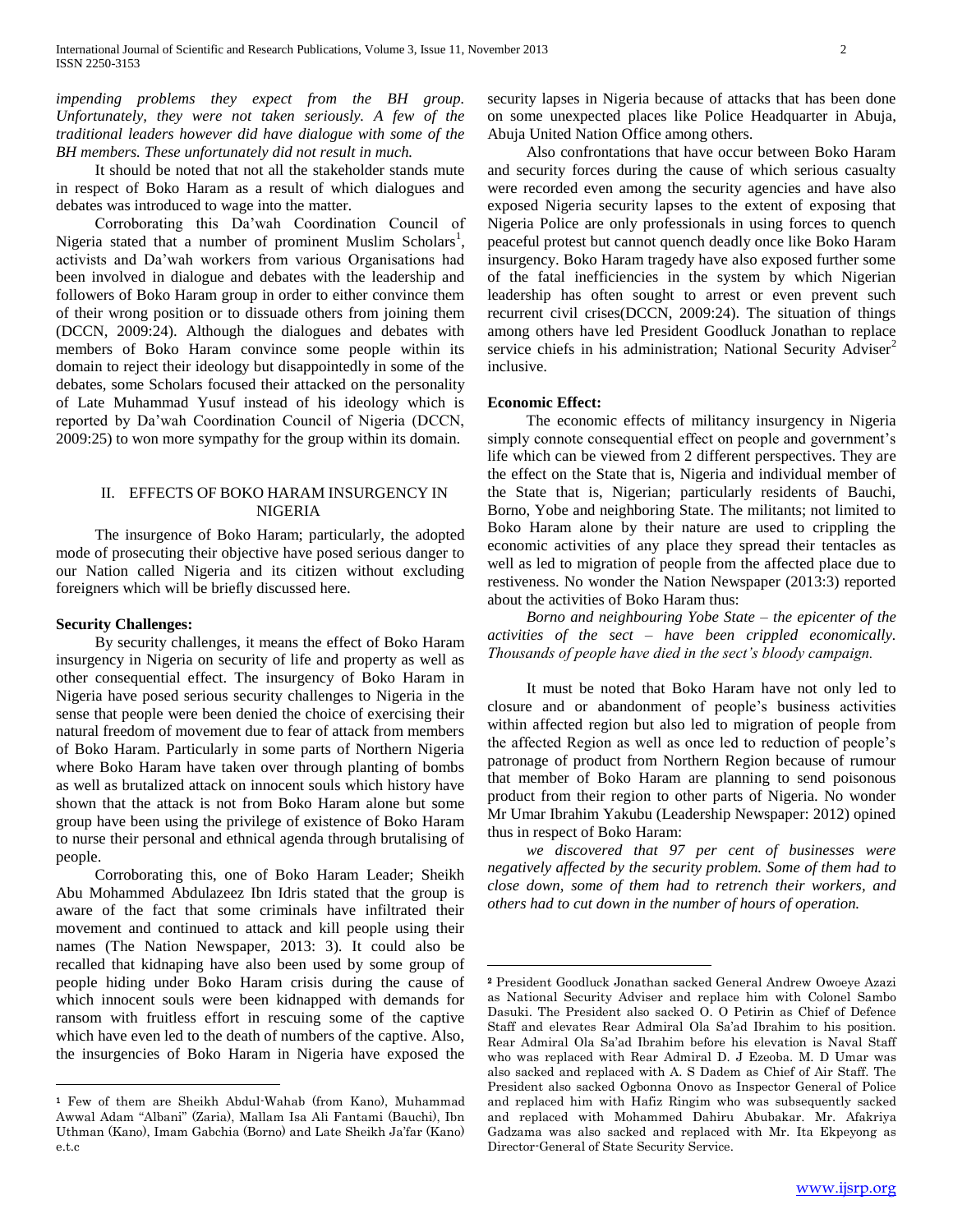Also the insurgencies of Boko Haram have reduced drastically; government derivation from the affected region due to restiveness in those places as well as reduced investment and growth of business in the affected places without excluding government executed project. No wonder 2011 World Investment Report of the United Nations Conference on Trade and Development reported that lull in business activities caused by insecurity in Kano State alone has cost the Nigerian economy N1.3trillion (\$6 billion) as a result of attacks by the Boko Haram group. It was further reported that the report monitored on the Voice of America (VoA) also shown that Centre for Research and Documentation in Kano attributed the development to a drop in earnings for nearly all businesses in the state (Leadership Newspaper: 2012*)*.

## **Political and Social effect:**

 By political effect, it means its effect on government's performance that's the government ability to deliver it objective to its citizen while social effect on the other hand connotes its effect on society and people's ways of life. The insurgence of Boko Haram in Nigeria has drastically reduced government of the day's performance in the affected area. Although it is trite fact that Nigerian politicians are fond of promising heaven and earth for the purpose of gaining people's mandate; it is my humble view that President Goodluck Jonathan were not be able to fulfil the larger parts of his promise due to confusion created in the Nation by insurgence of Boko Haram. It must be noted that the insurgence of Boko Haram have made public forum caution able place to be in some Northern Part of Nigeria.

 It was bring to my knowledge around 2011 that it is now a policy that there cannot be public assemblage without permit in Federal Capital Territory; Abuja and some Northern part of Nigeria with exception of North-East where public assemblage have been totally banned due to activities of Boko Haram. The activities of Boko Haram have aggravate to the extent of developed negative impact in the mind of some Christian that all Muslims are extremist without taken into cognisance that extremism applicable to both Christianity and Islam; what would you say about one of the Nigeria respected Reverend who refused to assist his sister because she failed to convert to Christianity.

 It should be noted that the activities of Boko Haram have made some Non-Muslim who have not be privilege to mingle with Muslim in their life to belief that all Muslim are fundamentalist while some of them were mischievous with their opinion with little exclusion about few Muslims from Yoruba Part of Nigeria. It should also be noted that the activities of Boko Haram have makes some Nigerian who are not from Boko Haram affected State to be avoiding affected State to the extent that some Nigerian Graduate who are serving the Nation under the scheme of National Youth Service Corp (NYSC) are seriously rejecting being posted to some part of Northern Nigeria.

 The social challenges posed by insurgence of Boko haram can also be attested to by the mass movement of residents who are from other States of the federation; out of the North Eastern part of the country, especially Maiduguri, the capital of Borno State. And not only that, insurgence of Boko Haram have reach

the extent that suspicious and rumour of attack is the easiest information to spread within North-Eastern Zone of Nigeria. **Nigeria Unity:**

 Nigeria as a Nation is heterogeneous in nature because its comprises of over 300 ethnic groups living together as a country but it is a pity that history have shown that this 'ill-unity' have been shaking since independence which were further compounded by the activities of Boko Haram because initial target of Boko Haram sect were Non-Northerners. Nigeria unity is called 'ill-unity' because Prof. Ebere Onwudiwe (2009) have stated that Nigeria is kept one rather than make one when he stated that the phrase "to keep Nigeria one is a task that must be done" should be replaced with "to make Nigeria one is a task that must be done" because the original slogan is not conceived at the deeper level of togetherness, and that is why the Country is in the bad shape that it is today. It should be noted that the unity of Nigeria is been shaking because of the political motive attached to the activities of Boko Haram which have instigate some region to continue their clamoring for succession.

#### **Diplomatic Relation:**

 $\overline{a}$ 

 By diplomatic relationship, it means the consequential effect of Boko Haram insurgency on the relationship between Nigeria and other Nation of the World. The insurgence of Boko Haram in Nigeria has negatively affect the relationship between Nigeria and other Nation of the world because of bombing couple with kidnapping and hostage taking with or without demand for ransom; particularly of alien which have resulted to demised of some of them and have greatly been an object of disturb not only to Nigeria but include International Community. It could be recollect that few years ago, United State of America warned her nationals not to go to some State in Nigeria without forgetting that United Nation have once include Nigeria in watching list of terrorist in the World which was later removed. Also it is once reported that there are strong indications that Nigeria may be blacklisted by international anti-money laundering watchdogs called Financial Action Task Force  $(FATF)^3$  over its inability to track the source of funds of Boko Haram and curb terrorism financing in general (Odidison Omankhanlen and Johnson Babajide: 2012).

#### III. MILITANCY INSTIGATING FACTORS IN NIGERIA

 It has been submitted that Boko Haram that is order of the day are not the first militants group that have emerged in Nigeria which may not be the last particularly when some other unknown group have been perpetrating evil in the Northern parts of Nigeria. This is because it appears to this present writer that some factors in which are object of discussion here are creating enabling environment for militant's insurgency. The factors are 'ideology', 'unemployment and poverty', 'corruption and lack of development', 'fictitious fact and ignorance', 'failure of governance and good leadership', 'social justice, marginalization and neglect', 'human right violations' and 'frustration'.

<sup>3</sup> Financial Action Task Force (FATF) is the global standard setter for measures to combat money laundering, terrorist and proliferation financing.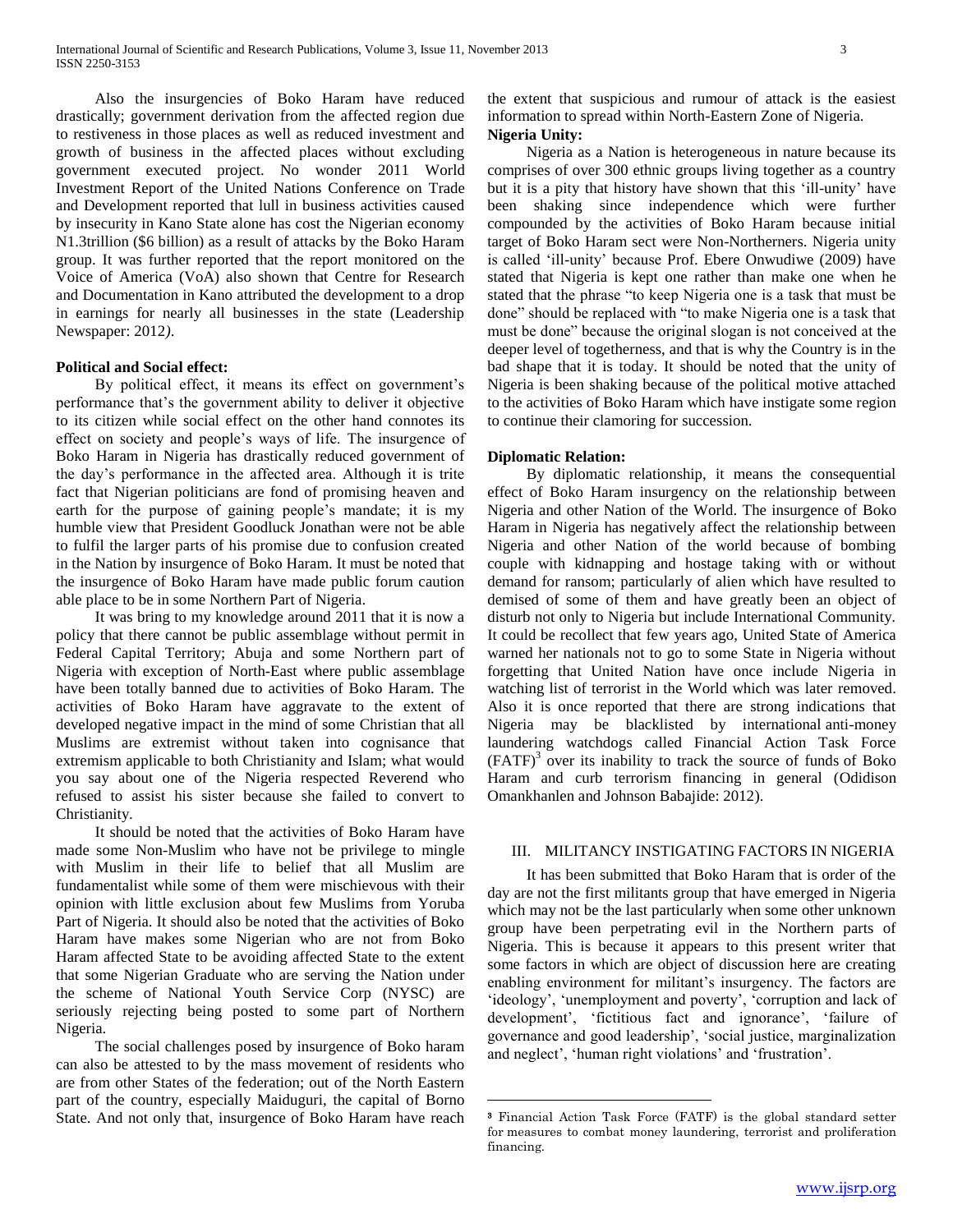#### **Ideology:**

 By ideology, it means a set of beliefs especially one held by a particular group that influence their behaviour. It could be recalled that the primary ideology behind formation of OPC is to defend, protect and promote Yoruba culture as well as interest and as a matter of fact, it is this ideology that influence them to challenge the annulment of June 12 Presidential election's results that favoured a Yoruba man; Chief M. K. O Abiola (Omobolaji Ololade Olarinmoye, 2006/2007: 111 - 131). The ideology of MASSOB is to revive the former Secessionist State of Biafra which was created in 1967 by the Ibo ethnic group while Niger-Delta Militants' ideology is based on political autonomy and a greater share of oil revenue derived from their region.

Boko Haram that is object of discussion here has ideology that is slightly differ from others. Boko Haram ideology is that western secular education is islamically prohibited and that there should be another system of education based purely on the teaching of the Qur'an and Sunnah<sup>4</sup> as understood by the earliest generations of Muslims without any attempt to provide for alternative curriculum for this system of education (DCCN, 2009: 10).

#### **Unemployment and Poverty:**

 I have once observed that my Country; Nigeria despite the fact that is endowed with lots of natural gifts still far behind the economic and social progress required to impact the well being of the average Nigerian; as a result of which one half of the population live on less than one dollar per day and as well top three Countries in the world that have the largest population of poor people (Aro Olaide Ismail, 2011: 160). This among others served as one of the reason why larger part of Nigerian youths are unemployed and the employer of some of the available jobs are stressing importance on working experience as criteria for securing the job thereby resulted to poverty which as a matter of fact makes them available for easy inducement for militancy and other social vices like political thugs among others.

 No wonder World Bank in an outcome of her research conducted in respect of Niger-Delta crisis view poverty as one of the key causes of conflict when he stated that the key root cause of conflict is the failure of economic development such that many of the world's poorest countries are locked in a tragic vicious cycle where poverty causes conflict and conflict causes poverty" (Punch Newspaper, 2007: 9). It is the resultant effect of poverty and unemployment that makes angry people particularly youth available in all parts of the federation for easy inducement for militancy and other social vices as well as increased people's apathy towards aiding security agent in combatting militancy and other social vices in Nigeria. No wonder Iwuanyanwu (The Punch Newspaper, 2012) is of the view that high level of unemployment in the Country is alarming and the government needs to address the issue if it hopes to win the war against insecurity.

#### **Corruption and Lack of development:**

 $\overline{a}$ 

 The term corruption is incapable of precise definition but is synonymous to extortion, exploitation, fraudulency, venality,

dishonesty, profiteering, nepotism, breach of trust, malfeasance, bribery, crookedness, shady deal, jobbery among others. Lack of Development have been view as consequential effect of lack of people's vital need which is not closed but include lack of motor able road, constant electricity and water supply, frustrating telephone and internet network, inadequate houses as well as avoided natural disaster which were not given proper and timely attention such as erosion, flood among others.

 And in analytical mind; mine inclusive, corruption has been an instrument that have been used to underdeveloped this Nation called Nigeria which have pave way for militancy because resources that could have been used to empower the people have been converted to private use and drastically reduce the resources available for development as well as provision of social services such as education, health as well as quality transport system; and thereby make room for people to be angry as well as create enabling environment for easy inducement of youth for militancy and other social vices.

 No wonder Hutchful (1985) in his paper in respect of Niger-Delta crisis is of the view that anger of the people of the Niger-Delta Region especially the youth derives merely from the fact that other parts of the country; sometimes the arid regions are built to the standards obtainable in the developed world. They have bridges built over dry land and less travelled roads while most of the Niger Delta communities are only accessible by boats and seriously in need of bridges. It is on the basis of the above fact I'm of the opinion that it is the underdevelopment in Nigeria as a whole with exception of few places that is serving as the main drive behind the larger part of social vices that is troubling Nigeria today; Boko Haram and Niger-Delta militancy inclusive.

#### **Fictitious facts and ignorance:**

 For the purpose of this arena, fictitious fact are facts which are not directly and or physically exist; which its existence can only be prove with the instrument of 'faith' as well as facts which cannot subjected to direct confirmation. Lots of proposition has been made by the 2 Holy Books that dominate religious practice in Nigeria; the Holy Quran and the Holy Bible about "heaven and earth' or better still "present and here-after" which have been interpreted by different religious leader based on their perception with some religious leader holding view that the content of a particular Holy Book cannot be understood unless the person is in sprit.

 It has also been adopted as a means of religion propagation by both Christian and Muslim devotees particularly their different Leaders that non devout member will not gain paradise and will definitely end-up in hell at the here-after. While the term ignorance predicates lack of information or knowledge. It is ignoramus thinking coupled with passing of wrong message among religious leaders and followers that have aggravate the tension in Nigeria particularly Northern parts of Nigeria. It is pitiful that the larger percentage of Nigerians; both Christian and Muslim are religious fanatic who are used to displaying their religious fanaticism through extra ordinary preaching among others without hiding it while some in defence of their fanaticism refer to others devotees of other religion as fanatics.

 Another factor that is instigating religious crisis in Nigeria is that an average Northerner probably Muslim sees all Southerner particularly Christian to be morally loose, permissive

<sup>4</sup> Sunnah means ways and life of Prophet Muhammed (S.A.W)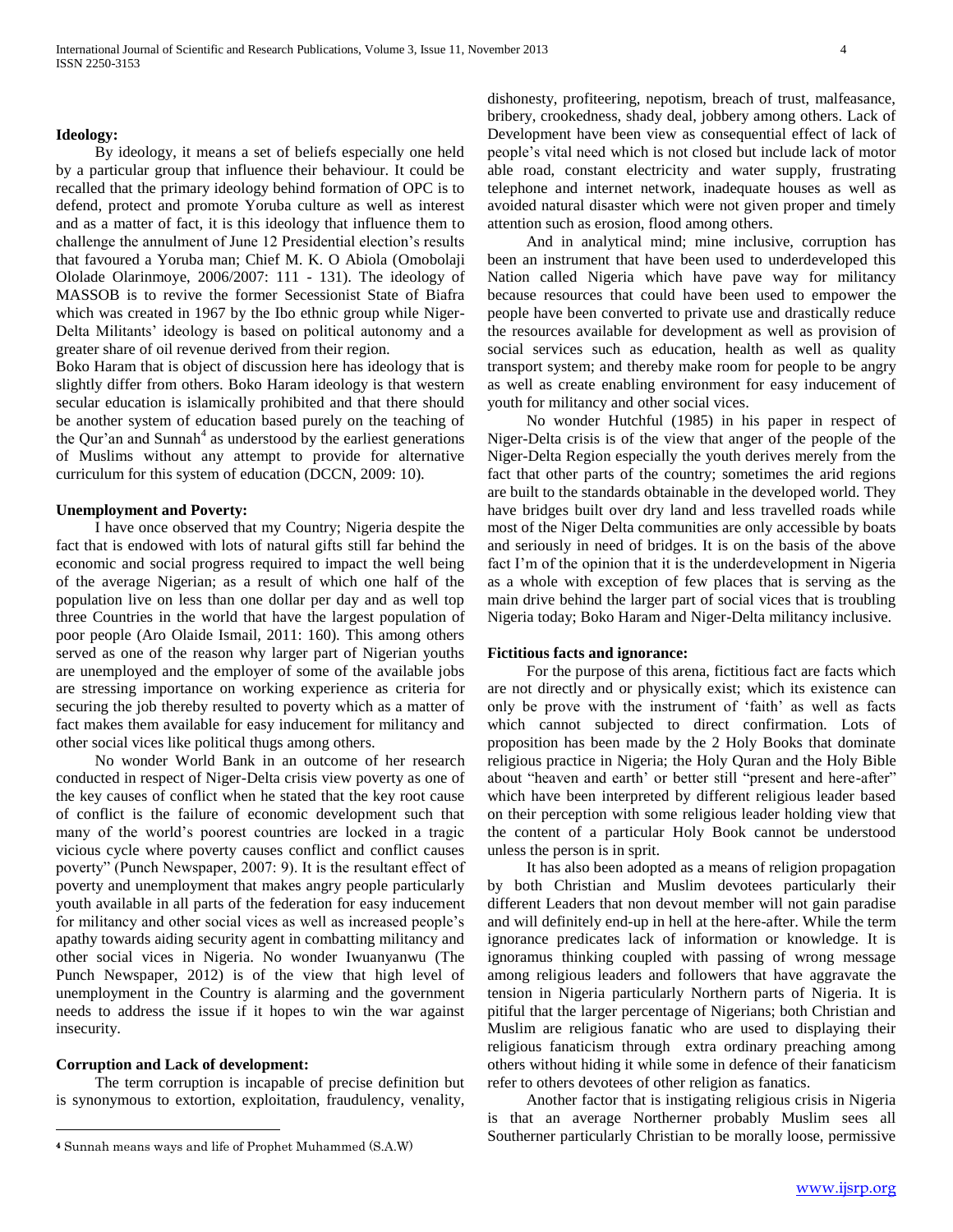and undisciplined religiously without consider Southern Muslim to be in the same category with them; religiously. Premise on fictitious fact and ignorant belief, lots of utterances have been made as well as lots of omission and action have arose which have aid militia and people's perception about the situation as well as have been used to create religious tension in Nigeria and as a matter of fact, insurgence of Boko Haram have been medially and subjectively associated with islamisation of Nigeria rather than objectively discuss the issue as it is that is; in line with the political objective that associate with the struggle.

## **Failure of good governance and good leadership:**

 I have once observe good governance as a system by which society's resources is been manage transparently with accountability as well as given room for popular participation in government among others by responsible leaders (Aro Olaide Ismail, 2011: 160 – 167). While good leadership has been observe as leadership that is driven by the concept of 'patriotism', 'honesty' and 'mean-well for the Nigerians' which will reflect through good governance (Aro Olaide Ismail, 2011:  $64 - 71$ ). It is my observation that the inability of the Nigerian government to consciously manage public resources entrusted on them for people interest have contribute greatly to insurgence of militancy in Nigeria; Boko Haram inclusive. If these entrusted resources have been use for the benefit of the whole Nigerians, youth would not be available for easy inducement for militancy and other social vices.

 Ordinarily this entrusted resources is for the benefit of Nigerians as a whole whereas it is been use largely for the benefit of few people directly and indirectly in government. It is on the basis of the above fact am aligning myself with Usman when he observed thus about Niger-Delta which appear here as a typical example: Niger Delta Region is riddled with bad governance/corruption on the parts of government officials, both at the state and local government levels. It has been argued that if government officials in the region have utilized judiciously their monthly allocations, to better the lots of the ordinary people, through the creation of jobs, and embark on infrastructural development of the region, the situation would have been better than this current sorry state.

 Rather, the jumbo monthly allocations are spent on frivolous things that have no corresponding bearings on the life of the people. As a matter of opinion, if proper review of Nigerian budget is done, it will be realised that few people that constitute Nigeria government are allocating fat sum to themselves at the expense of under-develop the state which were even made worst during this  $4<sup>th</sup>$  Republic that we have been since 1999. It could be recalled that Mallam Lamido Sanusi Lamido; The Central Bank of Nigeria Governor once inform the public that 25% of Nigeria Annual Budget is been allocated to National Assembly alone<sup>5</sup>.

 The increase in crime rate and the helpless attitude of law enforcement agencies towards crime have been cited by the founders and admirers of Boko Haram in order to claim legitimacy for these groups. Mr Mu'azu (Peter Nkanga) in his

 $\overline{a}$ 

reaction in respect of situation of things in Nigeria stated that "there is widespread disenchantment with the Nigerian State arising from its failure to meet its obligations to the people and the perception that State policies are implemented to advance private interests for personal accumulation". It is my strong belief that failure of good governance and good leadership have indelible foot print in emergence of militancy in Nigeria; Boko Haram inclusive.

 That is why I am not really surprise when Pastor Williams Kumuyi (Punch Newspaper, 2012); the General Superintendent of Deeper Life Bible Church linked the nation's numerous problem to inability of electorate to elect credible leaders.

#### **Social injustice, marginalisation and neglect:**

 For the purpose of this arena, social injustice presuppose unfair treatment of people in the society while marginalisation on the other hand presuppose discriminative approach of distributing social amenities and other governmental project as well as uneven division of political office within Society. Also neglect for the purpose of this arena presupposes abandonment of certain sets or group of people in distributing social service to people. This social injustice, marginalisation and neglect have contributed immensely to insurgency of militancy in Nigeria which have unarguably been associated specifically among others as a factor that instigate insurgence of Niger-Delta Militants.

 While Boko Haram insurgency has also been attributed to social injustice, marginalisation and neglect because it is the belief of some Northerner that the current tenure lawfully occupied by President Goodluck Jonathan; a Southerner ought to be occupied by a Northerner. It could be recall that South-East Region of Nigeria has been on their louder voice for the emergence of Nigerian President from their zone. It was reported on 25 of September 2012 by Punch Newspaper that the Ndigbo Unity Forum (NUF)<sup>6</sup> has called on the Federal Government to address the infrastructural challenges facing the South-East geopolitical zone with allegation that the zone was "the most cheated" in the allocation of funds to the six zones since the dawn of the Fourth Republic which depicts marginalisation.

 It is also be on record that South-West Region of Nigeria are desperately complaining of marginalization and social injustice in respect of holders of key political offices in President Goodluck Jonathan's administration that have commenced since 29 of May 2011. It should be noted that aside Ministers from all the 6 States that constitute this Region, no indigene of South-West is a member of key political office in this government despite the fact that national character in imbedded in our system. And in a deeper scrutiny by analytical mind; mine inclusive, transformation of Boko Haram from mere religious organisation with politician influence to militant group were as a result of feeling that the tenure of presidency occupied by President Goodluck Jonathan; a Southerner ought to have been occupied by a Northerner which portray marginalisation.

#### **Human rights violations**:

 Security agents in Nigeria are fond of violating people's right particularly innocent soul courtesy of investigation and

 $\overline{a}$ 

<sup>5</sup> The above expression was made at the occasion of Igbinedion University Okada 8th Convocation Lecture delivered by him titled Growth Prospects for the Nigerian Economy on 26 November 2010.

<sup>6</sup> Ndigbo Unity Forum (NUF)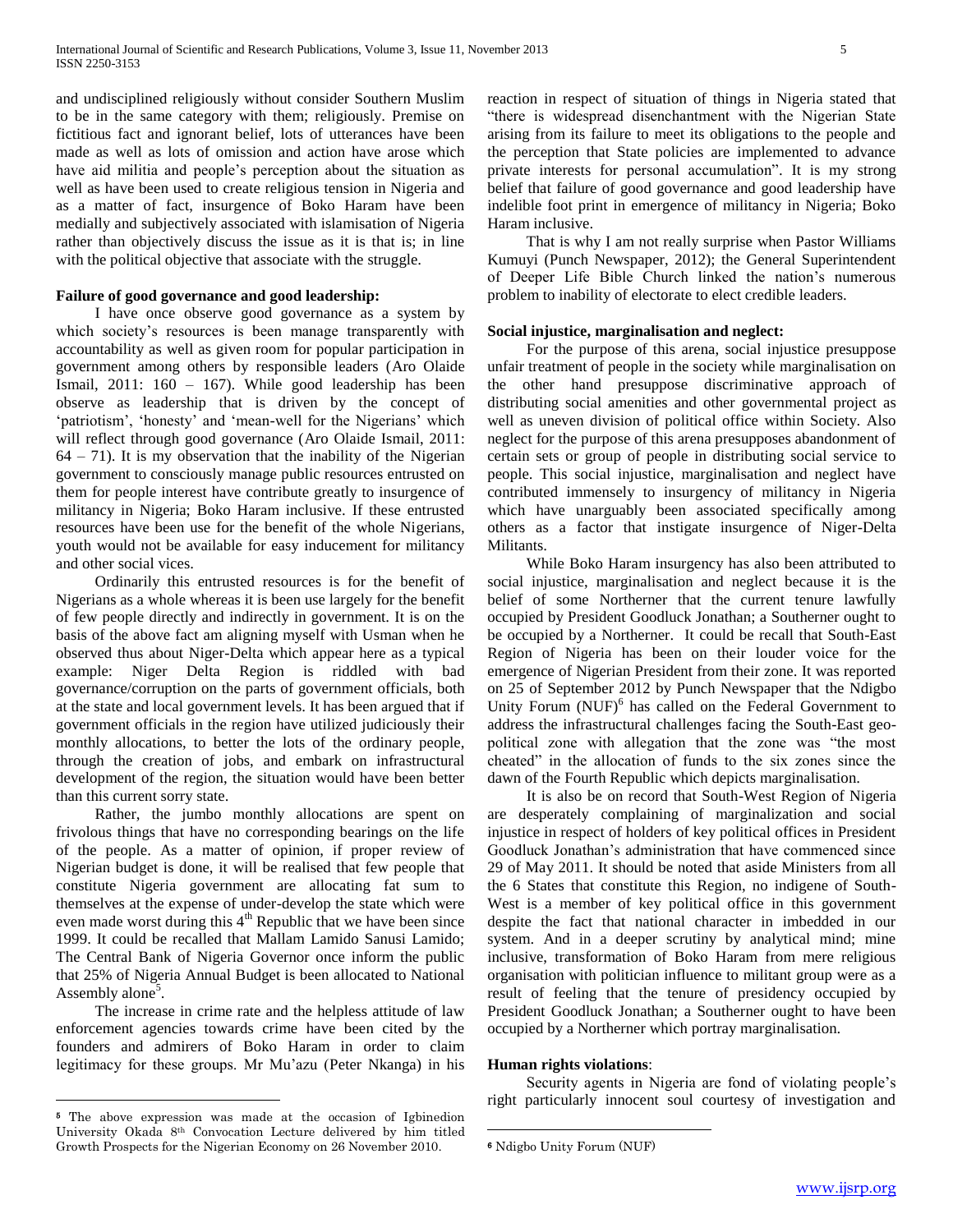enforcing the law which had with time make people wild particularly; youth and as a matter of fact, change peaceful protest to militancy particularly as it affect Niger-Delta Militant and Boko Haram insurgency. In 1966 as a case study, Nigerian troops was alleged to have terrorized entire communities including raping of innocent women in an attempt to suppress the Isaac Boro rebellion because he was considered to be a threat to the free exploitation of the petroleum resources in the Niger Delta (ICE Case Study: 5).

 It should not be forget that on 11 January 1999, Ijaw women who were engaged in a peaceful demonstration for marginalization of their people in Port Harcourt were violently tear-gassed, beaten, stripped as well as detained by a combined team of policemen and soldiers (Brisibe, 2001:6). It has also been said that insurgence of Boko Haram commenced peacefully with religion preaching before sudden departure from religion preaching to violently attack on people and property as a result of violation of their member's right by Nigeria security agency.

#### **Frustration:**

 The phrase frustration implies feeling annoyed and impatient by the people because larger percentage of them felt that they have not achieved their sets goals. The economic situation of Nigeria with arising consequence coupled with corruption, 'fictitious facts and ignorance', 'failure of good governance and good leadership', 'social injustice, marginalisation and neglect' and lack of development among others which have negatively reflect on the people and thereby lead to frustration on people's part to the extent of instigating militancy among other social vices particularly among the youths.

 No wonder an author observed that there are wide spread of ignorance and poverty in Nigeria; a situation which Nigerian state has consistently failed to deal with. When one adds religious/social intolerance; youthful restiveness/idleness and unemployment to the mix (as seen in the Niger Delta), it leads to frustration. A frustrated soul will do anything to ventilate pent up emotions. The recent Boko Haram insurgency in Northern Nigeria puts these in good perspective (Samuel Asuquo Ekanem, Jacob Abiodun Dada and Bassey James Ejue; 2012:232).

## IV. TOWARDS AVOIDANCE OF FUTURE MILITANCY **INSURGENCY**

 It must be noted that Boko Haram and other groups that have arose in Nigeria do not emerged out of vacuum; that is there emergent can be traced to available lacunae in the system which this section aimed to filled. It is on the basis of the above fact I'm recommending the following as way forward toward managing Boko Haram sect and or preventing insurgence of another sect of militants in Nigeria.

## **Traditional institution integration:**

 Nigeria by nature is endowed with well organised traditional institutions headed by Obas, Emirs as well as Obis among others and their Lieutenants among Yorubas, Hausa/Fulanis and Igbos respectively. Some of the institution are

well structured just like pyramid<sup>7</sup> to the extent that its links people directly particularly among Yorubas and Hausa/Fulanis. Despite the above fact, it is pitiful that the traditional institutions were relegated to ceremonial function alone. The institution is not properly integrated to Nigeria political system, particularly to solve problems that torched the society directly.

 It is the belief of this present writer that the pyramid structure of this traditional institution can best be employed by the government to solve upcoming crisis that affect group of people particularly people with ascertainable identity because those Lieutenants will one way or the other have link to one of them which can be solved with the aid of negotiation. It is on the basis of the above I found it crucial for Government to integrate Traditional Institution into our political system.

#### **Economic empowerment and employment generation:**

 Economic empowerment for the purpose of this arena simply appear as putting the machineries in motion to restore the people's essential lacking at basic level so as to be in position of acquiring the basics materials needed such as foods and shelter, housing, health services, safe drinking water, clothing, sanitation facilities, education e.t.c that will make them attain a minimum standard of living (Aro Olaide Ismail,  $2011: 160 - 167$ ). It is the belief of this present writer that if basic need were provided for people coupled with employment; particularly for youth, it will minimise people's desperation and frustration that make them available for easy inducement for militancy and other social vices.

 No wonder Bill Clinton (Compass Newspaper, 2013); at the 18<sup>th</sup> Edition of ThisDay Annual Awards in Abeokuta, Ogun State capital challenged the Federal Government to urgently bridge the poverty gap among Nigerians towards solving the Boko Haram insurgency and religious strife in the country. He further thus in analysing Nigeria major three challenges:

 *Secondly, you have to somehow bring economic opportunity to the people who don't have. This is not a problem specific for Nigeria.* 

### **Reformation of security agency:**

 $\overline{a}$ 

 Nigeria Police just like other security agencies in Nigeria are facing so many challenges among whom are corruption, inadequate welfare packages, lack of necessary materials, lack of proper orientation, conducive environment among others which need attention by way of practical reform. It needs to be noted that some step are been taken towards this direction but failed to yield tangible result because war against corruption among other social vices have not really penetrate inner caucus of Nigeria society. Another form of reform needed by security agency is that security agencies need to be handling matters with proper investigative skill and professionalism because there are uses to early closure of case file.

<sup>7</sup> Using Egbaland that constitute Ogun Central Senatorial District among others as a typical example, the Confederal State of Egbaland is divided into 4 Region having Alake as the head of a Region and Paramount Ruler of Egbaland. Each Region have their own Chiefs apart from some Chiefs installed by Alake under his paramouncy whose jurisdiction cut across Egbaland. Also each Region is divided into sections with their own head as well as Chiefs.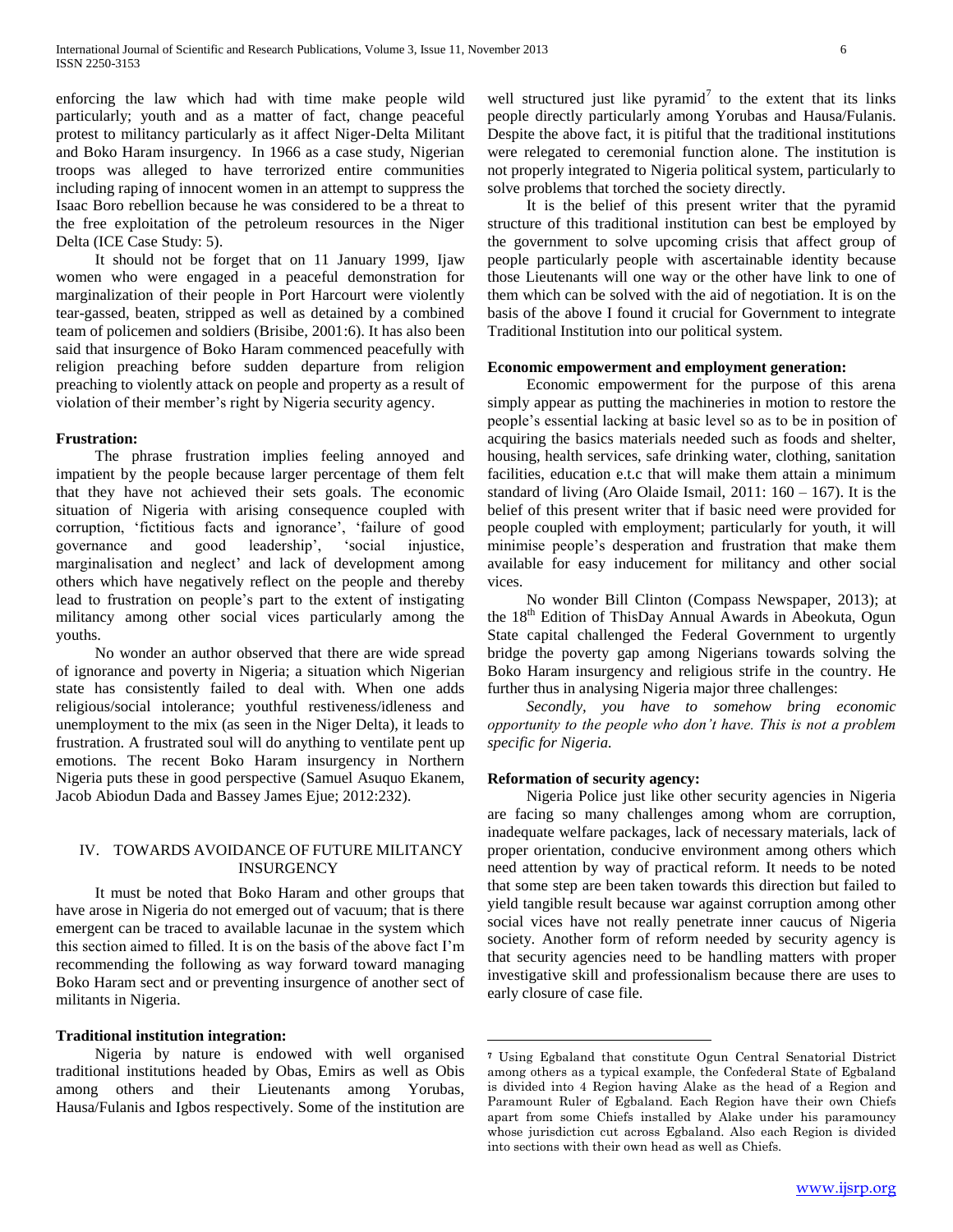No wonder Mr Mu'azu (Peter Nkanga, 2011), who dwelt on the activities of Boko Haram which he said he had monitored over time in Borno State, stated that "the environment creates the terrorist group". He stated further that the sect's recurring attacks including suicide bombings in the country is the direct result of the Nigerian government's "brutal suppression of all forms of dissent" by its predictable use of force.

#### **Proper religious enlightenment:**

 It is as a matter of fact that Christian and Muslim devotees need to avoid extremism in their religious practice and that both religious leaders during the cause of preaching; need not be given sermon that will cause civil disturbances. No wonder John Olurunfemi Onaiyekan (Punch Newspaper, 2012); the Roman Catholic Cardinal Archbishop of Abuja stated that Christian and Muslim extremists are responsible for many of the tension between the two communities in Nigeria, a Nigerian Archbishop called the believers to pursue a joint "divide mission". And stated further that most of our problem are caused by the reckless utterances and activities of extremist fringe, group on both sides of the divide.

 Furthermore, Religious Leaders need to have at the back of their mind during the cause of preaching; the principle of "live and lets others to live" because some avoidable crises have been fuelled courtesy of preaching. Corroborating this, Da'wah Coordination Council of Nigeria (2009: 28 - 29) stated as follow: every member in the society has the duty to contribute their quota in the development and the promotion of peace in the society in accordance with level of their authority and influence.

#### **Government attitude towards crisis:**

 It is my humbly view that Nigeria Government should adopt negotiation in handling up growing crisis rather than applying force. No wonder Ambassador Yusuf Mamman (Vanguard Newspaper, 2011) in discussing Boko Haram controversy blame it on extra judicial killings by the police. He stated further that if policemen were not careless in spraying innocent citizens who were not carrying any weapons with bullets, as shown on Al Jazeera TV, the problem would not have got out of control. Also in suppressing peaceful protest, security agencies should stop attacking peaceful protesters with force like what happen in Lagos during 2012 subsidy protest.

 Corroborating this, Al-Jazeera (Vanguard Newspaper, 2011) reported that a group of innocent people packed in one place who were suspected to be members of Boko Haram. These people were not holding guns. They were not holding weapons and the police started killing them. Even when Mallam Yusuf Mohammed was murdered by the police, he was not holding anything. He was not holding any weapon. So, we must look at this from the point of investigation, arrest and prosecution. If investigation collapses because Nigerian police lacks direction and sense of purpose, then we must go back to the drawing board. What happened has made the Boko Haram members say, okay, since they are killing us, why surrender. If we surrender, they kill us, if we don't surrender; they kill us, so, no need. If you see what Al-Jazeera forwarded to the telephone of many people, those people were just standing, not holding any guns and then, police came and started spraying them with bullets, even your own anger would be kindled.

#### V. CONCLUDING REMARKS

 Is of no doubt that different set of militants group have emerged in Nigeria with Boko Haram leading the prawn. It has been established that insurgence of Boko Haram have posed serious challenges to this Nation which have been briefly highlighted without neglecting factors that instigate militancy insurgency in Nigeria which latter concludes with recommendations towards avoidance of future militancy insurgency. It could be recalled that the main drive behind formation of all this ethnic militant are social injustice, marginalisation, neglect, deprivation and seeming insecurity for the people.

 No wonder O. O Ehiede (2007: 273) stated that the militia groups in the Niger Delta emerged as a result of the peculiar problems in the Niger Delta among whom is environmental degradation and alleged political insensitivity of the state while the OPC sprang up as a consequence of the annulment of the  $12<sup>th</sup>$ June 1993 presidential election won by Chief M. K. O. Abiola, a Yoruba. The author stated further thus:

 *we can see that the fears and demands of the ethnic militia groups have basically revolved around the issues of the national question: marginalisation and domination of one group by another . . . the concern of MASSOP is the marginalisation of the East in the power equation in Nigeria; that of OPC is about "power shift," and restructuring of the Nigerian federation and the quest for self-determination by groups in the Niger Delta region is based on the social justice, neglect and marginalisation that the area suffers in the Nigerian nation.* 

 It is the belief of this present writer that in a deeper scrutiny by analytical mind; mine inclusive, there is a clear different between rat and rabbit no matter their similarity. Therefore there is a clear different between Boko Haram and their cause as well as Islam; the fact is speaking for itself. Corroborating this, the Nation Newspaper (2013: 5) reported thus:

 *even though the group started out as a purely Islamic group, the disposition of the group became questionable for three reasons. Firstly, the sect is not only out for non-Muslims, it is fighting the government as well. This is evident in the group's bombings of the United Nation (UN) House in Abuja and other government owned structures. Secondly, recent Boko Haram news showed that the sect has non-Muslims as its members. Thirdly, the group has not spared some prominent Muslims, as they had attacked mosques and killed Islamic religious leaders in the past*.

 And I belief that Boko Haram were have early been used by some Northern Politicians as a political militia but the group subsequently move out of their control and constitute threat to the whole Nigeria. No wonder Ambassador Yusuf Mamman (Vanguard Newspaper, 2011) stated that you cannot separate politicians from this because whether bombings were done by militants of the Niger Delta or Boko Haram or any armed group in Nigeria, politicians have a hand in it. Many armed groups are sponsored by politicians.